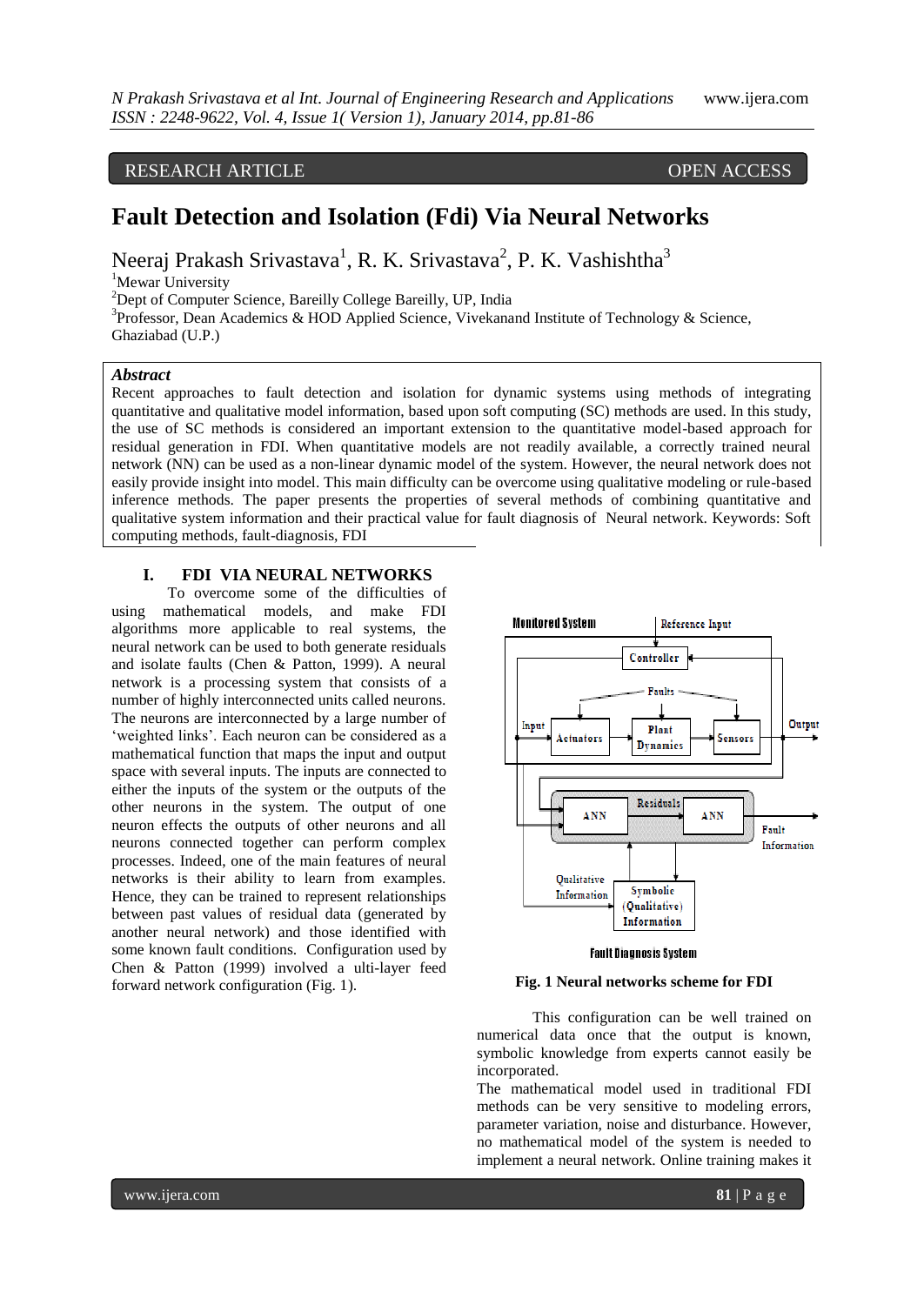possible to change the FDI system easily when changes are made in the physical process, control system or parameters. A suitably trained neural network can *generalize* when presented with inputs not appearing in the training data. Neural networks have the ability to make intelligent decisions in cases of noisy or corrupted data. They also have a highly parallel structure, which is expected to achieve a higher degree of fault-tolerance then conventional schemes (Hunt *etal.,* 1992). Neural networks can operate simultaneously on qualitative and quantitative data and they are readily applicable to multivariable systems. Neural networks can also be applied for process condition monitoring, where the focus is on small irreversible changes in the process which develop into bigger faults. Yin (1993) demonstrated the application of MLP and Kohonen self-organizing feature map (KFM) to predictive maintenance or condition-based maintenance of electrical drives, particularly induction motors. The first method utilizes supervised learning and in the second the learning is unsupervised.

# *Application Studies*

Neural networks have been successfully applied to many **applications** including fault diagnosis of nonlinear dynamic systems (Wang, Brown & Harris, 1994; Dong & McAvoy, 1996). Multi-layer perceptron (MLP) networks are applied to detect leakages in electro-hydraulic cylinder drive in a *fluid power system* (Watton & Pham, 1997). They showed that maintenance information can be obtained from the monitored data using the neural network instead of a human operator. Crowther *etal.*  (1998), showed in an application of a neural network to fault diagnosis of **hydraulic actuators,** that experimental faults can be diagnosed using neural networks trained only on simulation data. Neural networks are applied to detect the internal leakage in the **control valves** and **motor faults** in process plants (Sharif & Grosvenor, 1998). Kuhlmann *et al* (1999) presented the principle of the Device-Specific ANN (DS-ANN) approach to fault diagnosis. The basic principle of the DS-ANN approach is that neural networks are trained for dealing with certain basic groups or electrical devices (e.g. lines, transformers, busbars etc). Weerasinghe *et al* (1998) investigated the application of a single neural-network for the diagnosis of non-catastrophic faults in an industrial nuclear processing plant operating at different points. Data-conditioning methods are investigated to facilitate fault classification, and to reduce network complexity. Maki & Loparo (1997) presented detection and diagnosis of faults in industrial processes that require observing multiple data simultaneously. The main feature of this approach is that the fault detection occurs during transient periods of process operation. Vemuri & Polycarpou (1997) investigated the problem of fault diagnosis in rigidlink robotic manipulators with modelling uncertainties. A learning architecture with sigmoidal neural networks was used to monitor the robotic system for any off-nominal behavior due to faults. Butler *et al* (1997) discussed the use of a new neural network *supervised clustering method* to perform fault diagnosis for power distribution networks. The neural network proposed performs fault type classification, faulted feeder and faulted phase identification, and fault impedance estimation for grounded and ungrounded distribution networks. Neural networks have also been applied to the problem of joint faults in robots, using pattern recognition. The joint-backlash of robots is diagnosed by monitoring its vibration response during normal operation (Pan *et al.* 1998). James and Yu (1995) used a neural network for the condition monitoring and fault diagnosis of a high pressure air compressor valve. The neural network based FDI scheme can also show when further increases in fault levels might be likely, thus giving the operator time to take necessary action (Boucherma, 1995). Dynamical neural networks (Korbicz *et al* 1998) are applied to on-line fault detection of power systems, aircraft systems, chemical plants and nuclear reactors which are highly non-linear complex.

# **II. Strategies for Fault Diagnosis**

It is clear that neural networks can be applied to fault diagnosis using different approaches. *Pattern recognition* approach and *residual generation decision making* are the most common ones. The second approach is generally more suitable for dynamic systems and comprises *residual generation* and *decision making* stages. In the first stage the residual vector **r** is determined in order to characterize each fault. Ideally, the neural network models identify all classes of system behavior. The second stage, *decision making* or *classification* processes the residual vector **r** to determine the location and occurrence time of the faults. Chen and Patton (1999) also showed that a single neural network can be used for both stages simultaneously, with increased training time and complexity. Fault isolation requires that the training data are available for all expected faults in terms of residual values or system measurements. The neural network can be used for classification in conjunction with other residual generating methods e.g. non-linear observers. Neural networks have been successfully applied in state and parameter based FDI schemes (Han & Frank , 1997; Ficola *etal* 1997). Han and Frank (1997) proposed a *parameter estimation based FDI using neural networks* in which physical parameters are estimated by applying the neural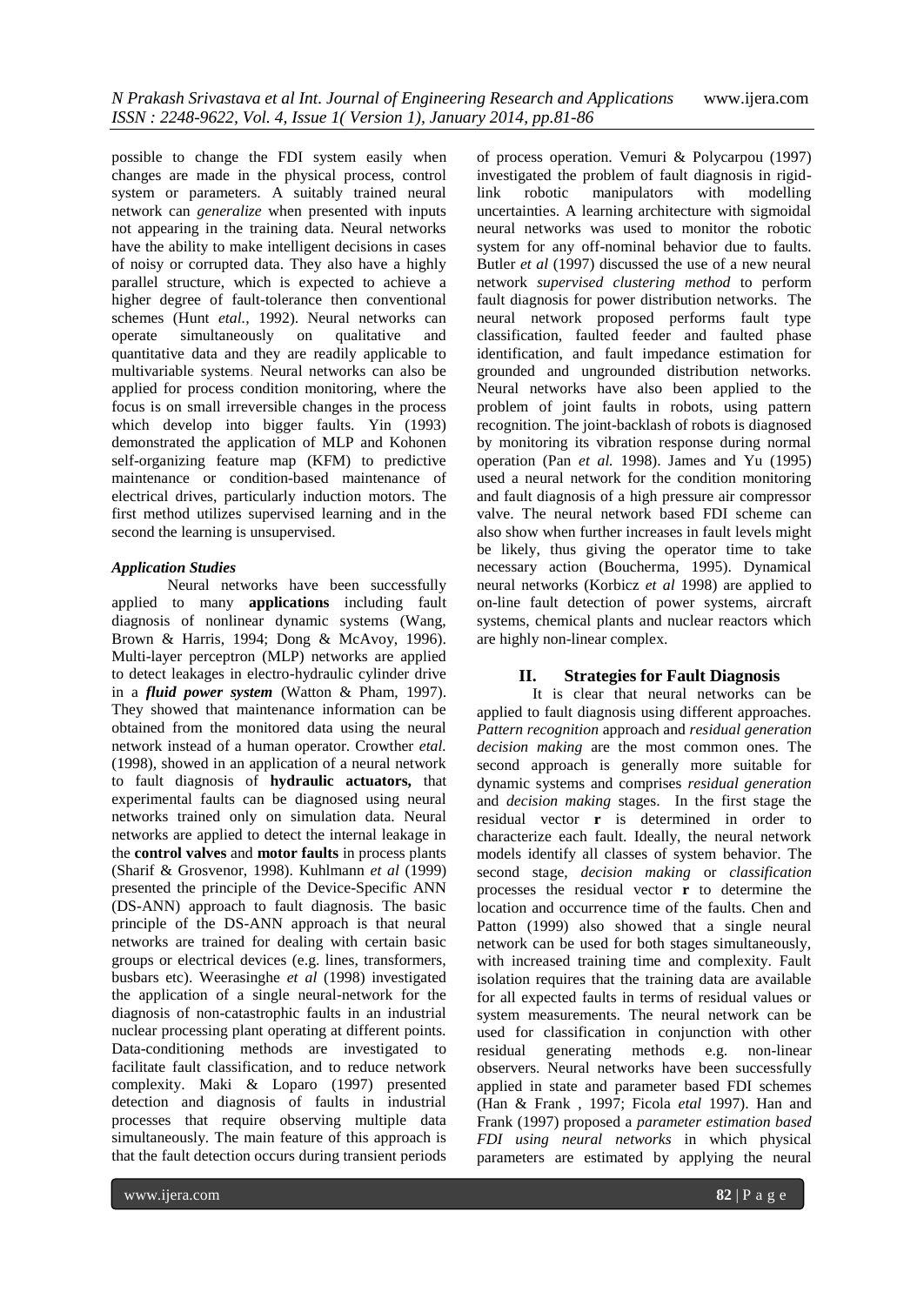network universal approximation property applied to the measured I/O data. The deviations from normal values are then used for fault diagnosis. It is assumed that the faults in the monitored process can be described as changes in the parameter vector and the nominal parameter values are known in advance or can be estimated online (*e.g.* via recursive leastsquares method). A linear model of the system can be described as:

$$
X(t) = A(\theta(t))X(t) + B(\theta(t))U(t) + \xi(t)
$$
\n(2)

$$
Y(t) = C(\theta(t))X(t) + D(\theta(t))U(t) + \eta(t)
$$
\n(1)

0ľ

$$
Y(t) = H\left(\frac{d^{(n)}Y}{dt^n}, \frac{d^{(n-1)}Y}{dt^{n-1}}, \dots, \frac{dY}{dt}, \right) \theta(t) + \varepsilon(t) \tag{3}
$$
\n
$$
\frac{d^{(m)}Y}{dt^m}, \frac{d^{(m-1)}Y}{dt^{m-1}}, \dots, U
$$

where  $X \in \mathbb{R}^n$ ,  $Y \in \mathbb{R}^m$ ,  $\theta \in \mathbb{R}^p$  are the state, output. model parameter vectors and  $\xi \in R^n$  and  $\eta \in Rm$ are the process and measurement noise signals.  $A(\theta)$ ,  $B(\theta)$ ,  $C(\theta)$ ,  $D(\theta)$  and  $H(\cdot)$  are known function matrices. (1) is suitable for FDI with state estimation whilst (2) is suitable for parameter estimation based FDI. Faults in the process can be described as the change in the parameter vector  $\Delta \theta = \hat{\theta} - \theta_{\alpha}$ , where  $\hat{\theta}$  and  $\theta_{\alpha}$  are the estimated and nominal parameter vectors.

Neural networks have been successfully applied to the on-line FDI of industrial processes. Fuente & Vega (1999) used a neural network for FDI of a biotechnological process. Real data from experiments on the plant were used together with online estimation. The back-propagation algorithm was used to analyse the frequency content of some faultindicating signals derived from the identification step. This gave rise to correct detection and isolation of each fault. Gomm (1998) described an adaptive neural network that continually monitors and improves its performance on-line as new fault information becomes available. New nodes are

automatically added to the network to accommodate novel process faults after detection, and on-line adaptation is achieved using recursive linear algorithms to train selected network parameters.

# **III. Taxonomy of Neural Networks**

There is a large number of neural network architectures in use. Feed-forward, recurrent, Radial Basis Function (RBF), fuzzy, B-spline, dynamic, competitive and probabilistic neural networks are among the most frequently used structures for fault diagnosis. Li *et al* (1999) described a method to diagnose the most frequent faults of a screw compressor and assess magnitude of these faults by tracking changes in the compressor dynamics. Yu *et al* (1999) investigated semi independent neural model, based on an RBF network, to generate enhanced residuals for diagnosing sensor faults in a reactor. Narendra *et al*(1998) also used the RBF network architecture for fault diagnosis in a HVDC system. A new preclassifier was proposed which consists of an adaptive filter (to track the proportional values of the fundamental and average components of the sensed system variables), and a signal conditioner which uses an expert Knowledge Base (KB) to aid the pre classification of the signal. Other networks used in recent applications include Dynamic Backpropagation networks (Narendra, 1996) and Cerebellar Model Articulation Controller (CMAC) Network (Leonhardt *et al.,* 1995; Brown & Harris, 1994b). Each of these architectures offers different characteristics to suit distinct applications. Recent research focuses on networks that can optimize their structure during training. Ren and Chen (1999) proposed a new type of neural network in which the dynamical error feedback is used to modify the inputs of the network.

#### **IV. Design issues of applying neural**

*Networks for fault diagnosis* provide essentially a "black box" signal processing structure, which do not show rules governing their operation and there is no visibility as to their real behavior (from an input-output point of view). This does not enable the user to understand the system and predict its behavior in uncertain situations. On the other hand, B-spline networks can be used to extract and include some heuristic knowledge about the system. The training time required for a specific application and the complexity of the training algorithm present further limitations. The earlier back-propagation algorithm used to train MLPs; requires an excessive training time and is generally an off-line method for training. RBF networks are capable of on-line adaptive training if required (Wilson, 1998) but use large numbers of neurons if the I/O space is large. To accelerate convergence, state variables with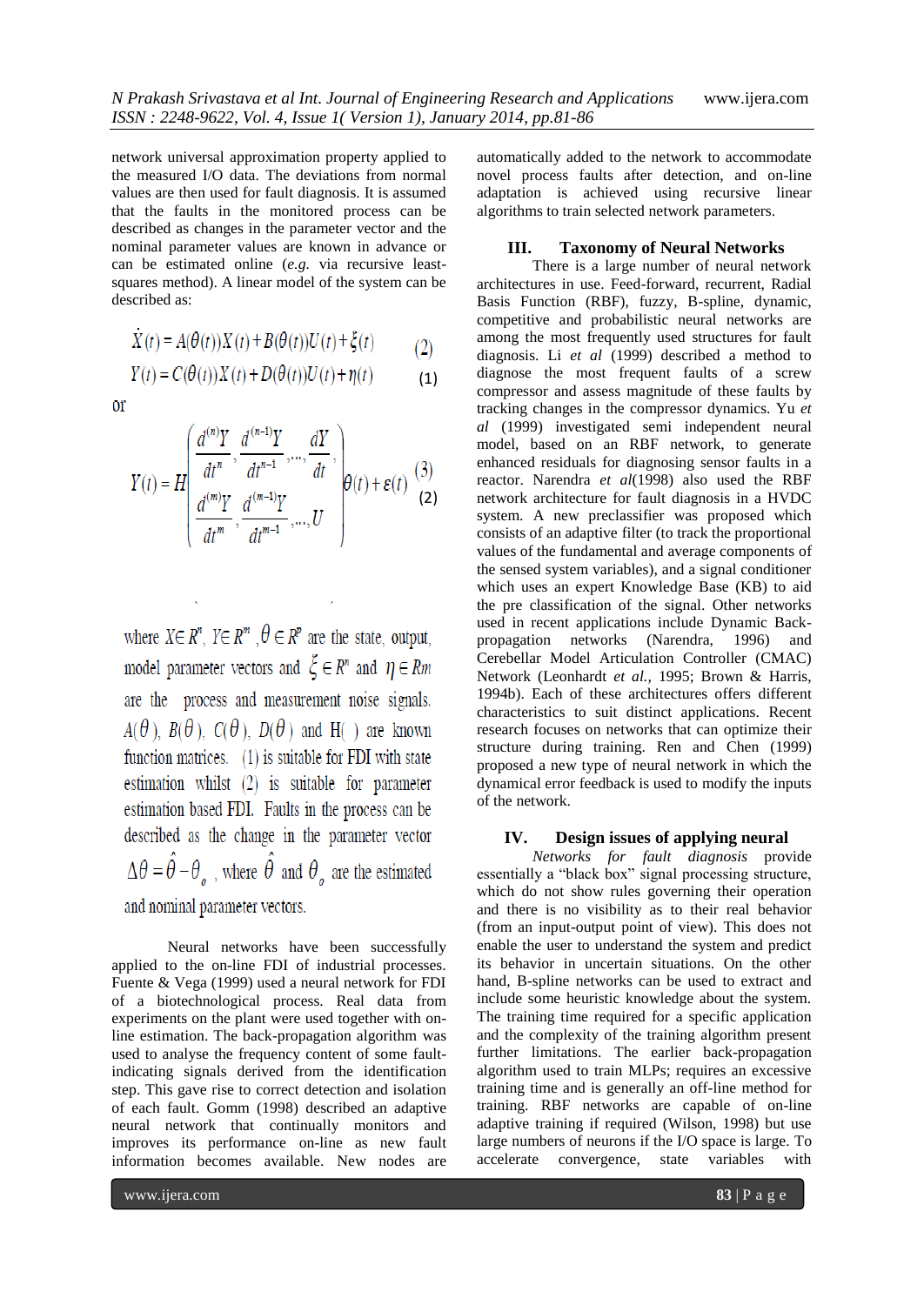additional terms can be used in training (Watton & Pham, 1997). Neural networks which use neurons as membership functions, e.g. RBF and B-spline networks, do not generalize well when presented with data outside the training I/O space. MLP and Fuzzy Logic based systems on the other hand tend to generalize in a better way. On-line training should be used to update such networks (Wilson, 1998). If some unknown fault conditions appear, the neural classifier is no longer valid because it is not trained to classify this type of fault. Adaptive training algorithms should be used with systems requiring online training. It is not usually possible to acquire all the faulty data for neural network training. Thus unsupervised training, which uses a Kohonen network and the Counter-propagation (CPN) network (Dalmi *et al*.,1999), is necessary in order to classify the faults not known *a priori*. A combined artificial neural network and expert system tool (ANNEPS) is developed (Wang, 1998) for transformer fault diagnosis using dissolved gas-in-oil analysis (DGA). ANNEPS takes advantage of the inherent positive features of each method and offers a further refinement of present techniques.

# *Hybrid neural networks*

Neural network-based FDI methods usually require pre-processing or signal conditioning algorithms to reduce the effect of noise and disturbance and to enhance the fault features. Many other techniques have been combined with neural networks, including fuzzy logic, genetic algorithms and adaptive modelling etc. Aminian *et al* (2000) developed an analog-circuit fault diagnostic system based on back-propagation neural networks using wavelet decomposition, principal component analysis, and data normalization as pre-processors. The proposed system has the capability to detect and identify faulty components in an analog electronic circuit by analyzing its impulse response. Pantelelis *et al* (2000) developed simple finite element (FE) models of a turbocharger (rotor, foundation and hydrodynamic bearings) combined with neural networks and identification methods and vibration data obtained from real machines towards the automatic fault diagnosis. Liu(1999) used an extended Kalman filter (EKF) and neural network classifier for FDI. Network inputs are the process I/O data, such as pressure and temperature, parameters estimated by EKF, and state values calculated by dynamic equations, whilst network outputs are process fault scenarios. Zhao *et al* (1998) presented a multidimensional wavelet (MW) with its rigorously proven approximation theorems. Taking the new wavelet function as the activation function in its hidden units, a new type of wave net called multidimensional non-orthogonal non-product wavelet-sigmoid basis function neural network (WSBFN) model is proposed for dynamic fault diagnosis. Based on the heuristic learning rules presented by Zhao *et al* (1998), a new set of heuristic learning rules is presented for determining the topology of WSBFNs. Izhao *et al* (1997) proposed the wavelet-sigmoid basis neural network (WSBN) with expert system (ES) for dynamic fault diagnosis (DFD). Ye & Zhao (1996) proposed. A hybrid intelligent system which integrates neural networks with a procedural decision-making algorithm to implement hypothesis-test cycles of system fault diagnosis.

# *Multiple fault detection*

Neural networks have been found to give more information with regard to multiple-fault conditions than some other methods (steady-state position error, time series analysis). Some neural networks are applied to diagnose multiple faults in the processes but generally it is much more difficult to diagnose such faults in a process because the training data needed becomes very large. Maidon *et al* (1999) developed a technique for diagnosing multiple faults in analog circuits from their impulse response

function using a fault dictionary. A technique is described (Ogg *et al* 1998) for diagnosing multiple faults in analogue circuits from their impulse nresponse function using multi-layer perceptrons, in terms of a specific example. A Dirac impulse input to the circuit was simulated, and time domain features of the output response were classified by a system of two multi-layer perceptrons to produce accurate numerical fault values.

*Robust fault detection*: The model based FDI should represent signals which reflect the inconsistence between deviations from normal to fault detected systems. The uncertainty of the model could reduce the reliability of fault detection when it is not considered. There are two approaches active and passive based on robust observation and adaptive threshold computed for the residual. If the threshold chosen is too small, uncertainty cause false signal otherwise small faults cannot be

Detected, when threshold is chosen to the time evolution of the residual [J.Korbicz et.al, 2004] In the fault free case. Fig.2 shows the idea of threshold adaptations and it is clear from figure that if a fixed threshold is use (dash lines) then the false signal occurs at the time  $T_{fa}$  and the fault at  $T_f$  cannot be detected. When adaptive threshold is used the residual caused by the input in fault free case, the false  $r[k] = y[k] - \overline{y}[k]$  signal can be avoided and fault at  $T_f$  be detected.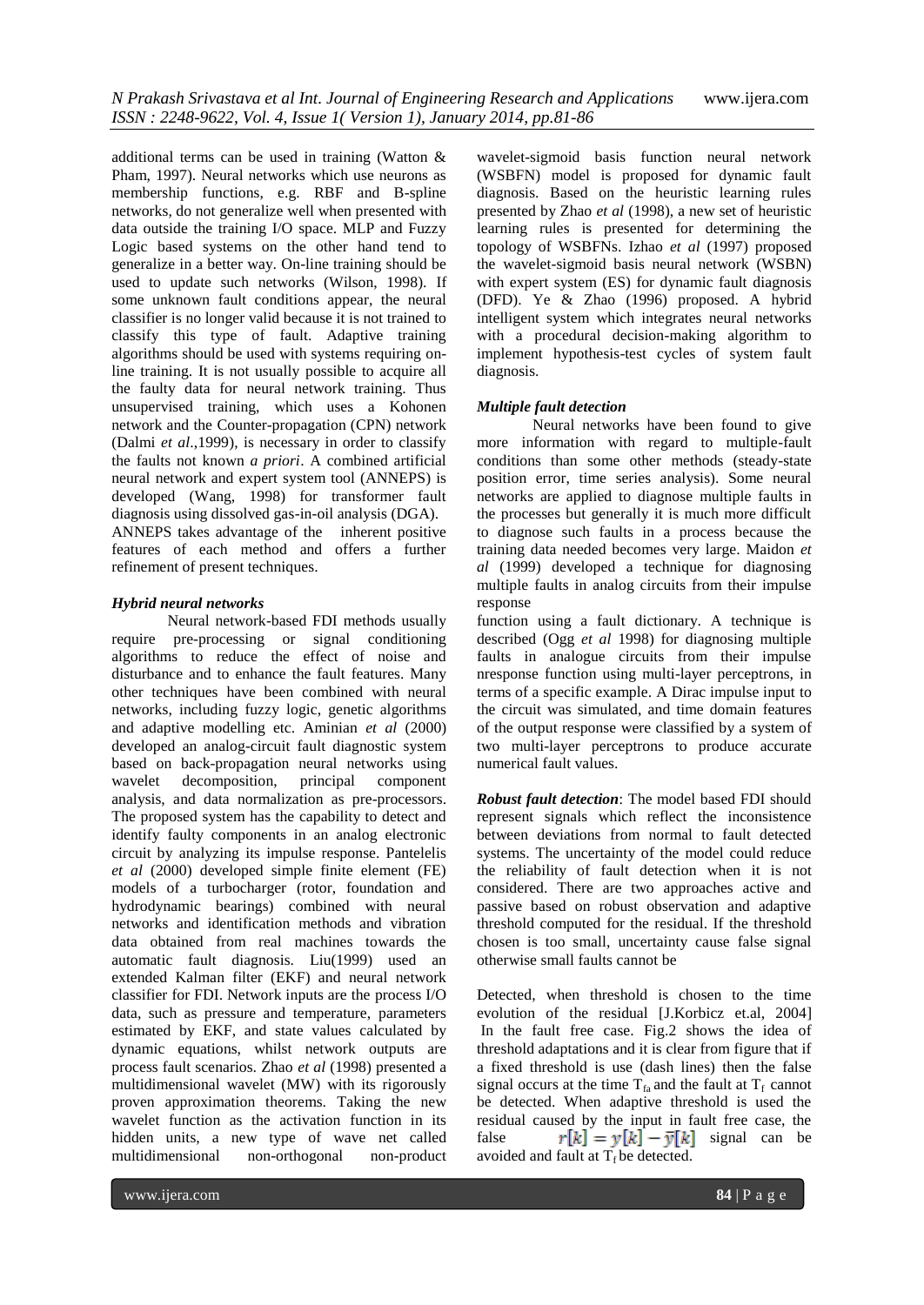

Fig. 2. Illustration of the concept of the adaptive threshold

#### **V. CONCLUSION**

AI approaches to fault diagnosis can be very effective in enhancing the powerful detection and isolation capabilities of quantitative model-based methods. This paper has focused on a discussion of the integration of qualitative and quantitative strategies to minimize the probability of false-alarms and missed-alarms in fault decision-making, whilst improving the level of heuristic information available for the human operator. Residual-based

methods for FDI most often use state observers, Kalman filters but there is a growing tendency to substitute the use of the model-based observer/estimator by a neural network, which needs no explicit model for construction and training.

The neural network is, on the other hand an implicit or "black box" model which does not give simple insight into the sort of system behavior which is important for diagnosis.

#### **REFERENCES**

- [1] Aggarwal R K, Xuan Q Y, Johns A T, Li F R, Bennett A, (1999), A novel approach to fault diagnosis in multi-circuit transmission lines using fuzzy ARTmap neural networks, IEEE transactions on neural networks, Vol.10, No.5,pp.1214-1221.
- [2] Altug S, Chow MY, Trussell HJ, (1999), Fuzzy inference systems implemented on neural architectures for motor fault detection and diagnosis, IEEE transactions on industrial electronics, 1999, Vol.46, No.6, pp.1069-1079.
- [3] Aminian M, Aminian F, (2000), Neuralnetwork based analog-circuit fault diagnosis using the wavelet transform as preprocessor, IEEE transactions on circuits and systems ii-analog and digital signal processing Vol.47, No.2, pp.151-156.
- [4] Brown M & Harris C J, (1994a), Neurofuzzy adaptive modelling and control,

Prentice Hall. Brown M & Harris C J, (1994b), The Modelling Abilities of the Binary CMAC, IEEE Int.Conf. Neural Networks,pp 1335-133

- [5] Chen J, Patton R J (1999), Robust Model Based Fault Diagnosis For Dynamic Systems, Kluwer Academic Publishers ISBN 0-7923-8411-3.
- [6] Chen J, Patton, R J & G P Liu, (1997), Robust fault detection of dynamic systems via genetic algorithms, *Pooc. Instn. Mech Engrs,* 211, Part I, pp357-364.
- [7] Crowther W J, Edge K A, Burrows C R, Atkinson R M & Woollons D J, (1998), Fault diagnosis of a hydraulic actuator circuit using neural networks an output vector space classification approach *Journal of Systems & Control Engineering*, 212, (1), pp57-68.
- [8] Dalmi I, Kocvacs L, Lorant I & Terstyansky G, (1999), Application of Supervised and Unsupervised Learning Methods to Fault Diagnosis, *Proc. 14th World*
- [9] Dong D & McAvoy T J, (1996), Non-linear Principal Component Analysis - Based on Principal Curves and Neural Networks, Computers and Chemical Engineering 20, pp. 65-78.
- [10] Farag W A, Quintana V H & Lambert-Torres G (1998), A Genetic-Based Neuro-Fuzzy Approach for Modelling and Control of Dynamical Systems, *IEEE Trans. Neural Networks*, 9, (5).
- [11] J. Korbicz, J.M. Koscielny, Z. Kowalczuk, and W. Cholewa (eds.), Fault Diagnosis. Models, Artificial Intelligence, Apllications. Berlin: Springer-Verlag, 2004.
- [12] Naidu S, Zafirou E & McAvoy T J (1990), Use of Neural-networks for failure detection in a control system*, IEEE Control Sys. Magazine*, 10, 49-55.
- [13] Patton R J, (1997), Robustness in modelbased fault diagnosis: The 1997 Situation, A Rev. Control,21, 103-123, Pergamon Press.
- [14] Narendra K S & Parthasarathy K, (1990),Identification and control of dynamic systems using neural networks*, IEEE Trans. on Neural Network*, 1, 4-27.
- [15] Narendra K S, (1996), Neural Networks for Control: Theory and Practice, Proc of IEEE, Oct, 84 (10),1385-1406. 84 (10), 1385-1406.
- [16] Narendra K G, Sood V K, Khorasani K, Patel R, (1998), RBF Neural Network for fault diagnosis in a HVDC system, *IEEE transactions on power systems*, Vol.13, No.1, pp.177- 183.